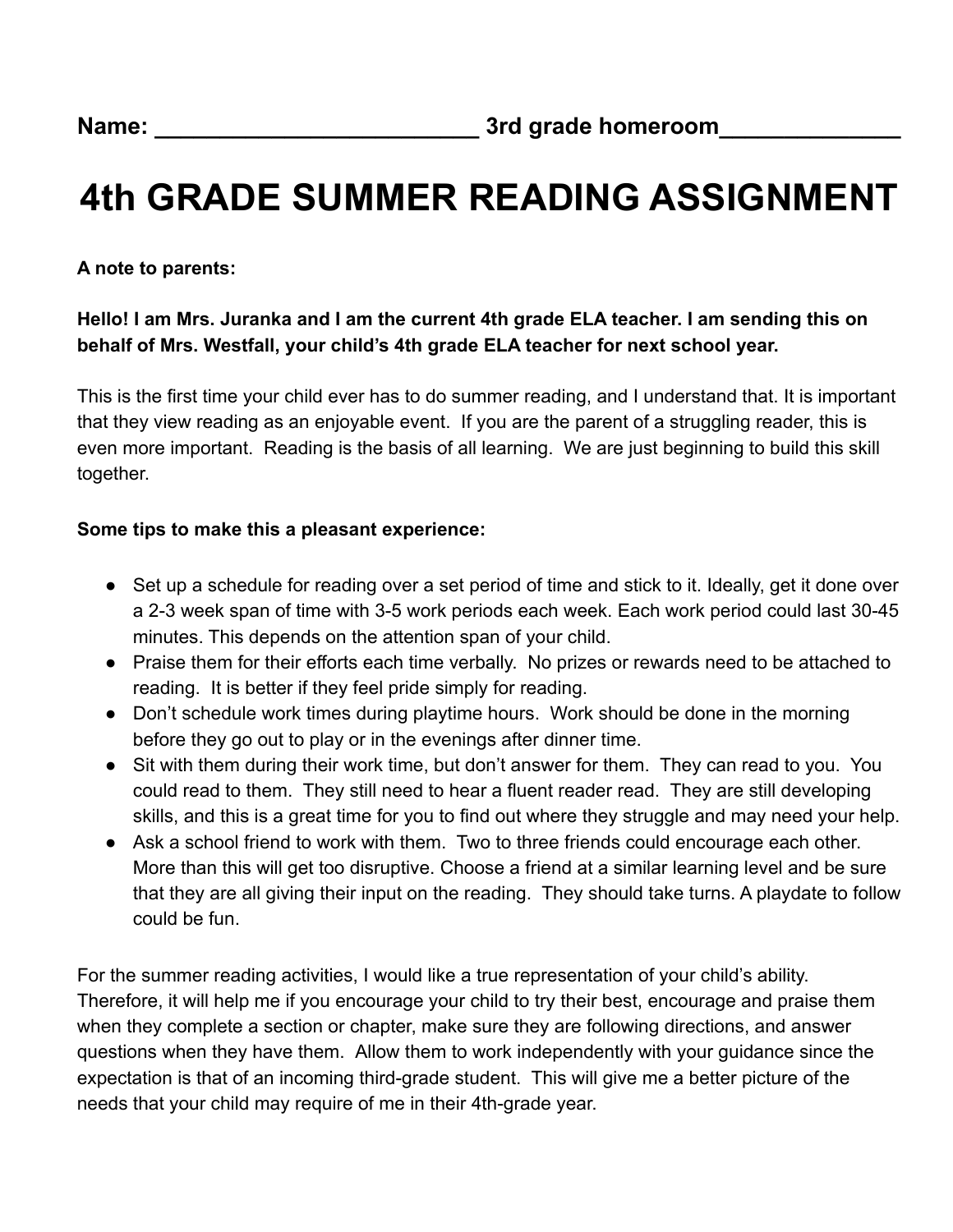#### **Summer reading assignment will be due on Mon., Aug. 22, 2022, and must follow these guidelines:**

1. Should be done on white, 8.5 X 11 lined loose-leaf paper.

2. Include student's first and last name.

3. Should be done in **child's** print or cursive, be NEAT, and reflect child's own work. NO typed papers will be accepted.

4. Should include answers using COMPLETE SENTENCES for Tales of a Fourth Grade Nothing assignment. If the sentence does not begin with a capital letter, end with a period, or make sense, then it is NOT a complete sentence.

Students will be allowed to AR test when the school year begins, but this is optional. **Students may not take the AR test for this book at home or in a teacher's classroom other than Mrs. Westfall's classroom.** If you need to contact me during the summer, please feel free to use my school email address: cjuranka@olqhs.org or kwestfall@olghs.org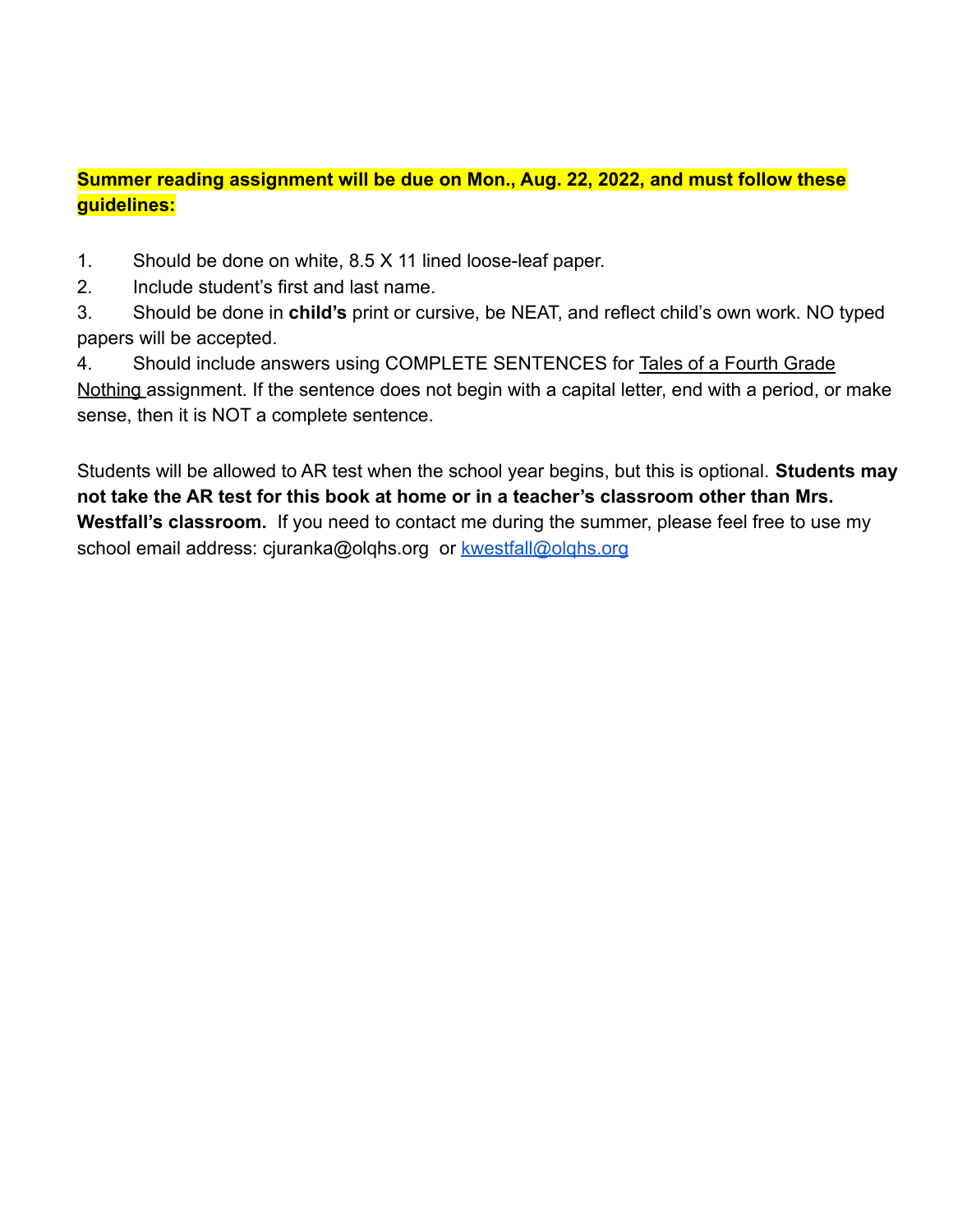# **TALES OF A FOURTH GRADE NOTHING Summer Reading Assignment**

Answer all questions neatly in complete sentences on loose-leaf paper. Use the question words to help you. For example: Why did *the chicken cross the road*? *The chicken crossed the road* to get to the other side.

## **VOCABULARY-Complete this 1st on your loose-leaf paper.**

Define the following words:

- 1. mumble
- 2. insulted
- 3. beckoned
- 4. tantrum
- 5. committee
- 6. miserable

## CHAPTERS ONE-TWO

1. Why isn't Peter's mom happy about the turtle he won at Jimmy Fargo's birthday party?

- 2. What are **three** reasons Peter does not like his brother, Fudge?
- 3. Who are Mr. and Mrs. Juicy-O? Why are they visiting Peter's family?

4. Peter's mom works very hard to prepare the house for their guests. Tell about some things your family would have to do to prepare your house for guests.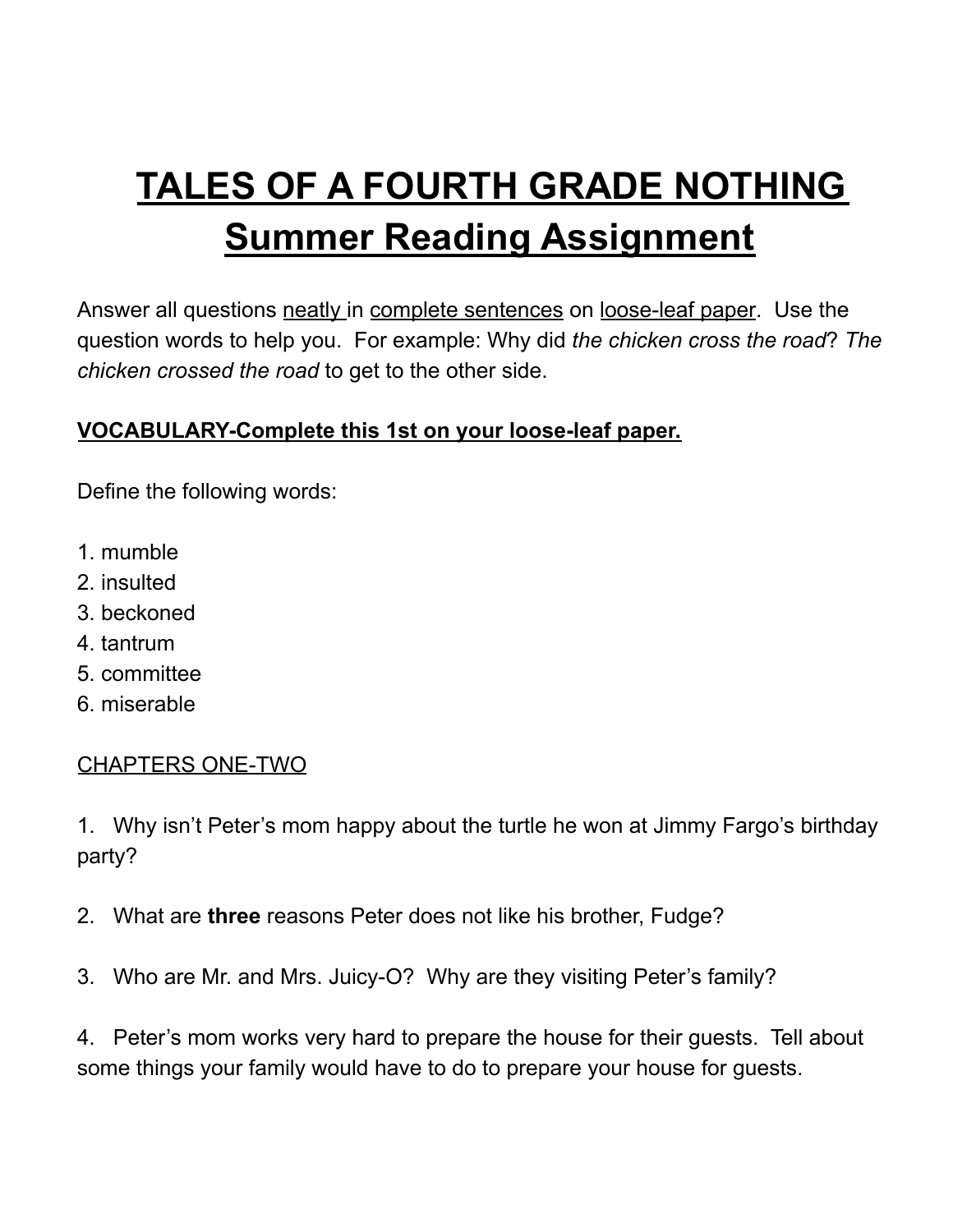### CHAPTERS THREE-FOUR

5. Why is Chapter 3 titled The Family Dog?

6. What consequence, or punishment, does Fudge receive for his dinner table behavior?

- 7. Why is Chapter 4 titled My Brother the Bird?
- 8. How do you think Peter and Sheila feel when Fudge gets hurt? WHY?

9. Which sentence in Ch. 4 is an example of a simile-a comparison using **like** or **as**? (Hint: Look on p. 32.)

#### CHAPTERS FIVE-SIX

- 10. Why does Peter call his brother "Fang Hatcher" in this chapter?
- 11. Do you think Fudge's birthday party was a success? Give at least **THREE** details from the book to prove your answer.
- 12. How did Peter convince Fudge to get the saddle shoes?

#### CHAPTERS SEVEN-EIGHT

13. If you were in a school group with Sheila, tell how this would be good and bad.

- 14. How does Peter feel when he says he's a "fourth grade nothing"? WHY?
- 15. Peter persuades Fudge to ride the Toddle-Bike for the commercial.